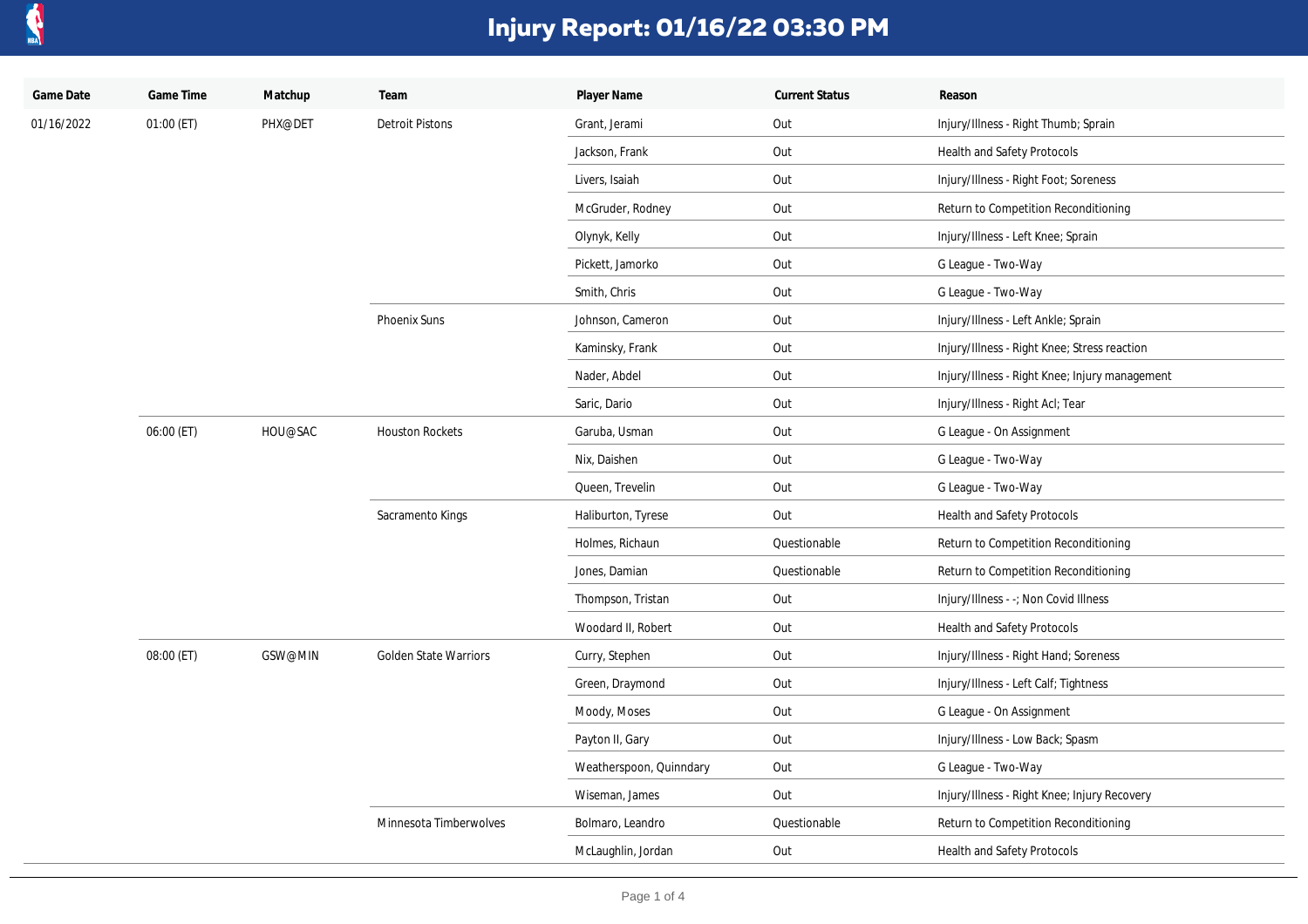

| Game Date  | Game Time  | Matchup        | Team                  | Player Name         | <b>Current Status</b> | Reason                                      |
|------------|------------|----------------|-----------------------|---------------------|-----------------------|---------------------------------------------|
|            |            |                |                       | Nowell, Jaylen      | Questionable          | Injury/Illness - Left Ankle; Sprain         |
|            |            | UTA@DEN        | Denver Nuggets        | Cancar, Vlatko      | Out                   | Injury/Illness - Right Foot; Surgery        |
|            |            |                |                       | Dozier, P.J.        | Out                   | Injury/Illness - Left Acl; Surgery          |
|            |            |                |                       | Green, JaMychal     | Out                   | Health and Safety Protocols                 |
|            |            |                |                       | Howard, Markus      | Out                   | G League - Two-Way                          |
|            |            |                |                       | Murray, Jamal       | Out                   | Injury/Illness - Left Knee; Injury Recovery |
|            |            |                |                       | Porter Jr., Michael | Out                   | Injury/Illness - Lumbar Spine; Surgery      |
|            |            |                |                       | Rivers, Austin      | Questionable          | Injury/Illness - Non-covid; Illness         |
|            |            |                | Utah Jazz             | Azubuike, Udoka     | Available             | Return to Competition Reconditioning        |
|            |            |                |                       | Butler, Jared       | Out                   | Health and Safety Protocols                 |
|            |            |                |                       | Gay, Rudy           | Available             | Return to Competition Reconditioning        |
|            |            |                |                       | Gobert, Rudy        | Available             | Return to Competition Reconditioning        |
|            |            |                |                       | Hughes, Elijah      | Out                   | Health and Safety Protocols                 |
|            |            |                |                       | Whiteside, Hassan   | Out                   | Health and Safety Protocols                 |
| 01/17/2022 | 12:30 (ET) | NOP@BOS        | <b>Boston Celtics</b> |                     |                       | NOT YET SUBMITTED                           |
|            |            |                | New Orleans Pelicans  |                     |                       | NOT YET SUBMITTED                           |
|            | 01:00 (ET) | <b>CHA@NYK</b> | Charlotte Hornets     | Kulboka, Arnoldas   | Out                   | G League - Two-Way                          |
|            |            |                |                       | Lewis, Scottie      | Out                   | G League - Two-Way                          |
|            |            |                |                       | Oubre Jr., Kelly    | Out                   | Health and Safety Protocols                 |
|            |            |                | New York Knicks       |                     |                       | NOT YET SUBMITTED                           |
|            | 02:00 (ET) | PHI@WAS        | Philadelphia 76ers    | Green, Danny        | Out                   | Injury/Illness - Right Hip; Pain            |
|            |            |                |                       | Milton, Shake       | Out                   | Injury/Illness - Back; Contusion            |
|            |            |                |                       | Simmons, Ben        | Out                   | Personal Reasons                            |
|            |            |                |                       | Springer, Jaden     | Out                   | G League - On Assignment                    |
|            |            |                |                       | Thybulle, Matisse   | Out                   | Injury/Illness - Right Shoulder; Soreness   |
|            |            |                | Washington Wizards    |                     |                       | NOT YET SUBMITTED                           |
|            | 03:00 (ET) | <b>BKN@CLE</b> | <b>Brooklyn Nets</b>  |                     |                       | NOT YET SUBMITTED                           |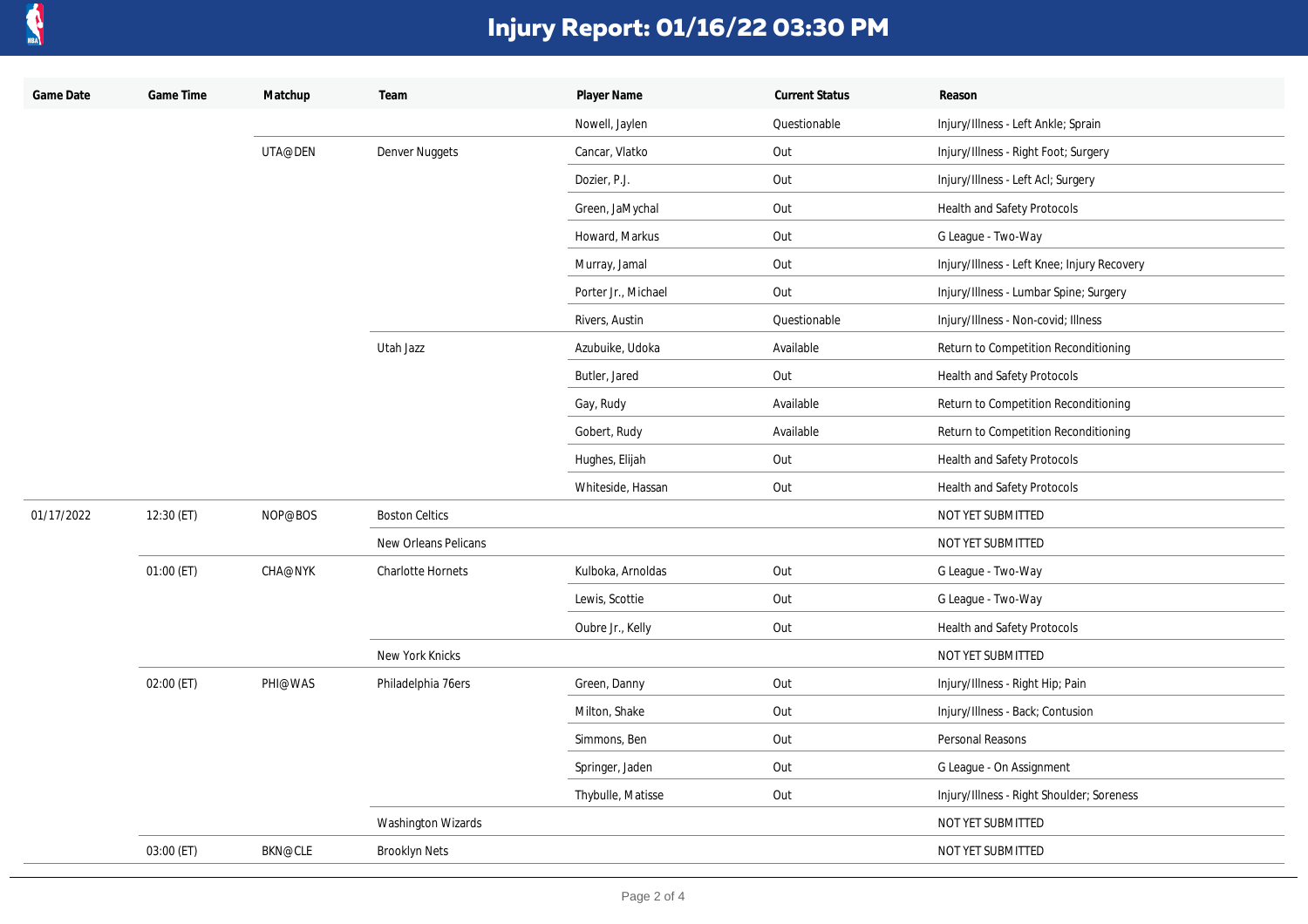

| Game Date | Game Time  | Matchup | Team                       | Player Name        | <b>Current Status</b> | Reason                                      |
|-----------|------------|---------|----------------------------|--------------------|-----------------------|---------------------------------------------|
|           |            |         | <b>Cleveland Cavaliers</b> | Rondo, Rajon       | Out                   | Injury/Illness - Right Hamstring; Soreness  |
|           |            |         |                            | Rubio, Ricky       | Out                   | Injury/Illness - Left Knee; ACL Tear        |
|           |            |         |                            | Sexton, Collin     | Out                   | Injury/Illness - Left Knee; Meniscal Tear   |
|           |            |         |                            | Stevens, Lamar     | Questionable          | Injury/Illness - Left Knee; Soreness        |
|           | 03:30 (ET) | CHI@MEM | Chicago Bulls              | Ball, Lonzo        | Out                   | Injury/Illness - Left Knee; Pain            |
|           |            |         |                            | Caruso, Alex       | Out                   | Return to Competition Reconditioning        |
|           |            |         |                            | Cook, Tyler        | Out                   | Injury/Illness - Left Ankle; Sprain         |
|           |            |         |                            | Green, Javonte     | Out                   | Injury/Illness - Right Adductor; Strain     |
|           |            |         |                            | Jones Jr., Derrick | Out                   | Injury/Illness - Right Knee; Hyperextension |
|           |            |         |                            | LaVine, Zach       | Out                   | Injury/Illness - Left Knee; Pain            |
|           |            |         |                            | Williams, Patrick  | Out                   | Injury/Illness - Left Wrist; Ligament Tear  |
|           |            |         | Memphis Grizzlies          |                    |                       | NOT YET SUBMITTED                           |
|           |            | IND@LAC | Indiana Pacers             |                    |                       | NOT YET SUBMITTED                           |
|           |            |         | LA Clippers                |                    |                       | NOT YET SUBMITTED                           |
|           | 06:00 (ET) | MIL@ATL | Atlanta Hawks              |                    |                       | NOT YET SUBMITTED                           |
|           |            |         | Milwaukee Bucks            |                    |                       | NOT YET SUBMITTED                           |
|           | 07:00 (ET) | POR@ORL | Orlando Magic              |                    |                       | NOT YET SUBMITTED                           |
|           |            |         | Portland Trail Blazers     |                    |                       | NOT YET SUBMITTED                           |
|           | 07:30 (ET) | TOR@MIA | Miami Heat                 |                    |                       | NOT YET SUBMITTED                           |
|           |            |         | <b>Toronto Raptors</b>     | Birch, Khem        | Out                   | Injury/Illness - Nose; Fracture             |
|           |            |         |                            | Bonga, Isaac       | Out                   | G League - On Assignment                    |
|           |            |         |                            | Dragic, Goran      | Out                   | Not With Team                               |
|           |            |         |                            | Johnson, David     | Out                   | G League - Two-Way                          |
|           |            |         |                            | Trent Jr., Gary    | Questionable          | Injury/Illness - Left Ankle; Swelling       |
|           | 08:30 (ET) | OKC@DAL | <b>Dallas Mavericks</b>    |                    |                       | NOT YET SUBMITTED                           |
|           |            |         | Oklahoma City Thunder      |                    |                       | NOT YET SUBMITTED                           |
|           |            | PHX@SAS | <b>Phoenix Suns</b>        |                    |                       | NOT YET SUBMITTED                           |
|           |            |         |                            |                    |                       |                                             |